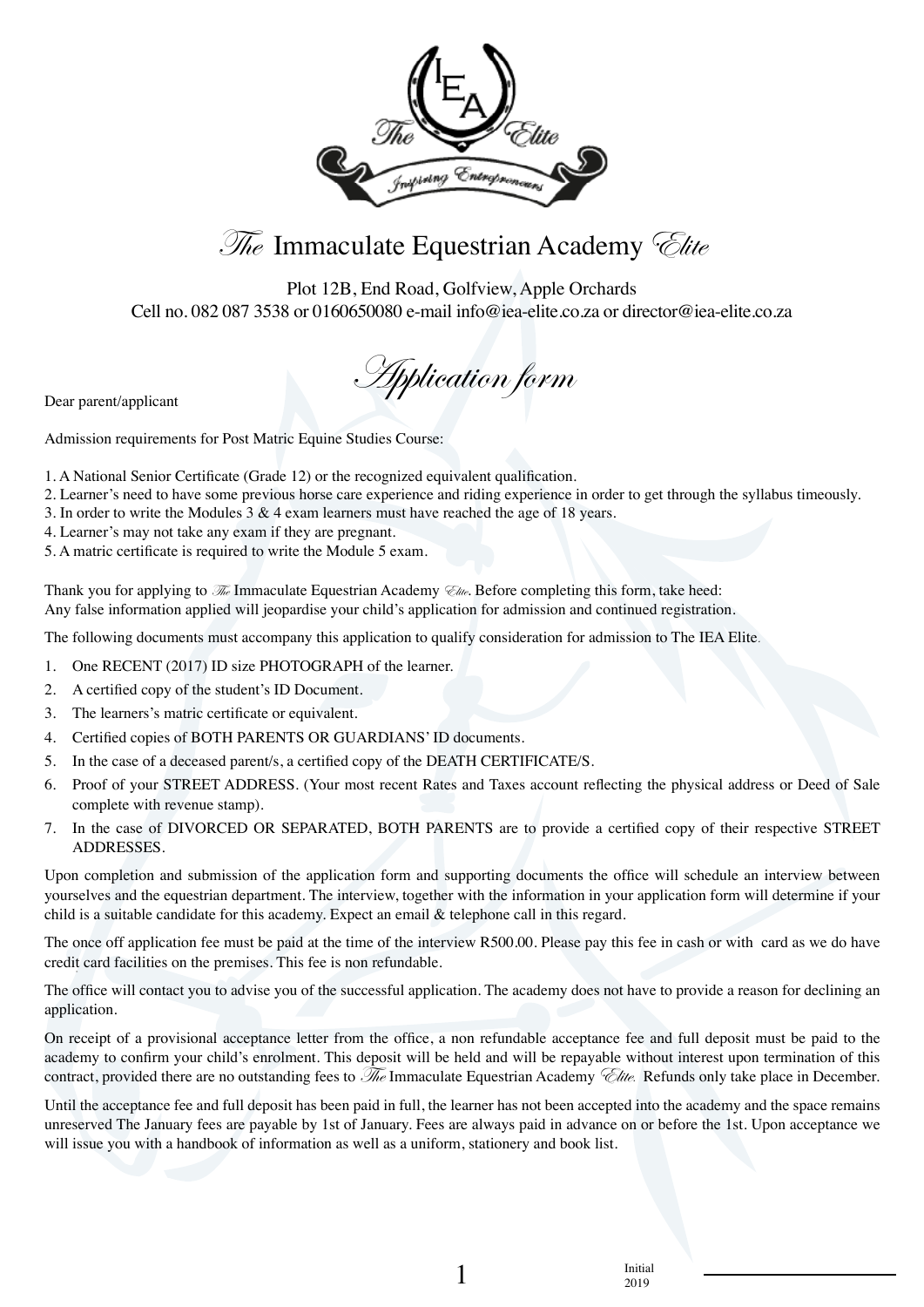Post Matric Subjects

The IEA Elite realises that there is a need for suitably qualified staff within the ever growing equine industry all over the world. The IEA Elite was established in order to fulfil the need for qualified personnel by offering a comprehensive equestrian career training course at its well-equipped academy south of JHB.

Learners attend lectures as well as gain essential practical experience while in attendance at The IEA Elite. Equine Course curriculum encompasses 7 main areas/subjects of study namely and consists of Theory and Practical components.

- 1) Stable yard management
- 2) Equine Nutrition, the care and feeding of horses.
- 3) Equine Studies

Equine Anatomy, including the circulatory system, digestive system, etc.

- Equine Health Care.
- 4) Stud management
- 5) Business studies
- 6) Event co-ordination & management
- 7) Riding proficiency (horse riding and horse training)
- 8) Equine riding instructor training

Show Jumping coach Equitation coach Dressage coach Endurance coach Vaulting coach Therapeutic Riding Instructor

Equine Course activities include field-trips to: Feed manufacturers, racehorse trainers, veterinary clinics, stud farms, equestrian shows, riding schools and show venues and more…

We provide equestrian training in line with EQASA (Equestrian Qualifications Authority of Southern Africa) syllabus and requirements of the EQASA certificate examinations. We are a CEEPSA registered training centre.

We equip learners with the required skills for the following 7 career paths within the horse industry:

- Groom
- Head Groom
- Stable Yard Management
- Equine Stud Management
- Equestrian Riding Instructor
- Equine Vets Assistant
- Assistant Race Horse Trainer

During the one year course learners will write the first 4 Modules of the EQASA (old SANEF) exams and upon successful completion of each exam, will achieve the following National Qualifications:

EQASA Module 1 - Certificate of Basic Stable Yard Skills

EQASA Module 2 - Certificate of Advanced Stable Yard Skills

EQASA Module 3 - Certificate of Horsemanship

EQASA Module 4 - Certificate of Horse-mastership & Preliminary Riding Instruction.

In the second year learners will complete the 5th Module of the EQASA (old SANEF) exams and upon successful completion of the exams will achieve the following Module 5 (level 1) International Qualification: EQASA Module 5 - Certificate of Horse-mastership,Horsemanship & Riding Instruction Level 1

For more information on how to obtain the following 2 levels please contact the office. EQASA Module 6 - Certificate of Horsemanship, Horse-mastership & Riding Instruction - Level 2 EQASA Module 7 - Certificate of Horsemanship, Horse-mastership & Riding Instruction - Level 3

The learners responsibilities include taking care of the needs of the stabled horses as well as exercising the horses. The care of the horses includes making sure that the horses are fed and watered correctly and their stables are kept clean. During the course, learners may make use of our horses or their own to take lessons, use in lectures, take on out-rides, etc. Equestrian services will be taught and learners will practice these services such as horse riding lessons, livery services, schooling of horses, specialized grooming services. At The IEA Elite we aim to produce well equipped personnel who will have the knowledge, confidence and practical experience to be able to work successfully in any sphere of the ever growing equine industry in South Africa. EQASA has identified 30 career paths (riding & non-riding) in the industry.

 $\sum_{\substack{2019}}$ 

2019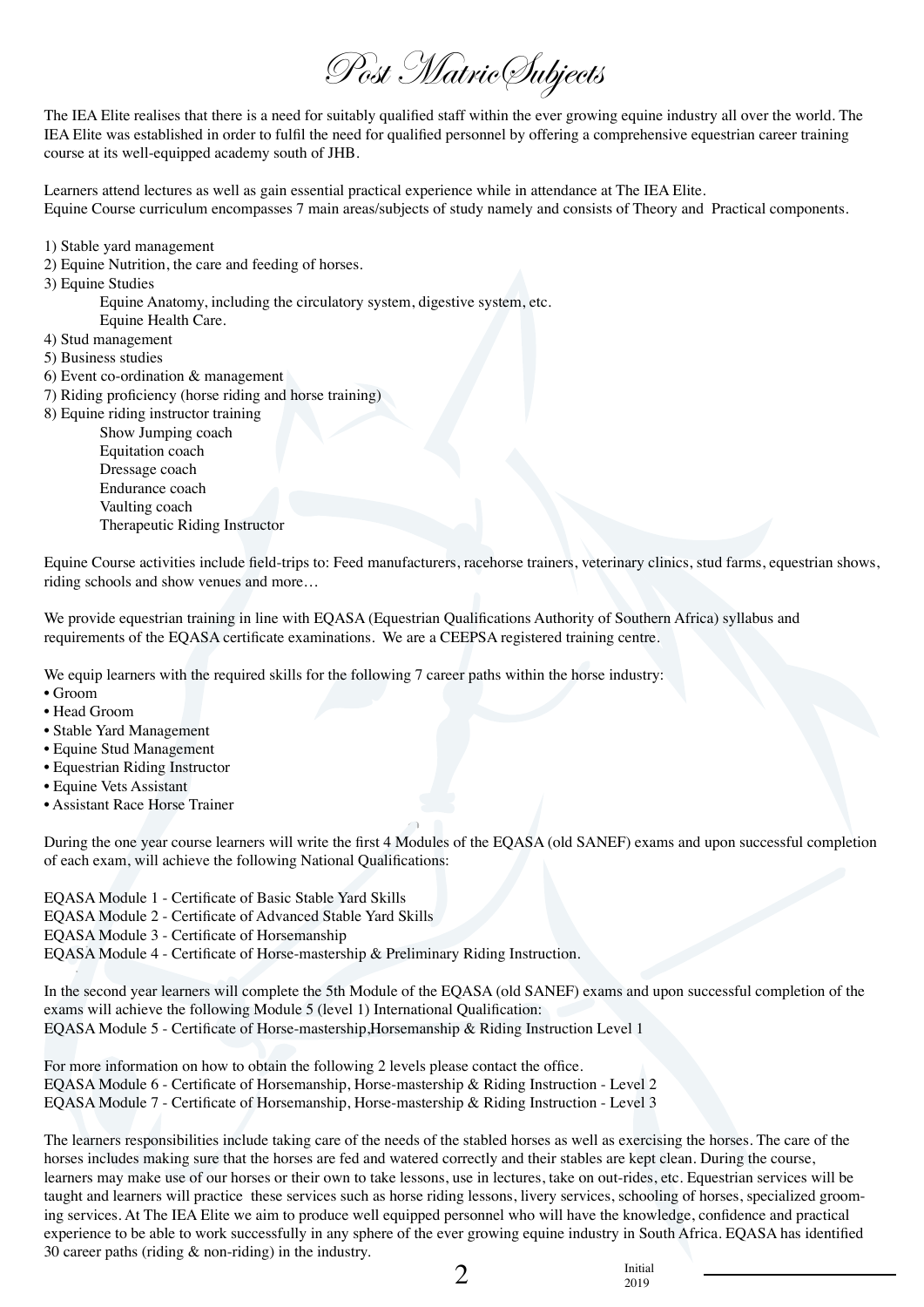## Post Matric learner details

Please complete the following form in full: (Tick where applicable).

| Did learner matriculate?                                                               |              |        |        |          |                           |  |
|----------------------------------------------------------------------------------------|--------------|--------|--------|----------|---------------------------|--|
| Last school attended by learner:<br><u> 1980 - Antonio Alemania, prima postala pre</u> |              |        |        |          | Fax no:                   |  |
| Learner's Surname:                                                                     |              |        |        |          |                           |  |
| Learner's First Names:                                                                 |              |        |        |          |                           |  |
| Learner's Date of Birth:                                                               |              |        |        |          |                           |  |
|                                                                                        |              |        |        |          | Learner's e-mail address: |  |
| Learner's ID no/Birth certificate no:                                                  |              |        |        |          |                           |  |
| Learner currently resides with:                                                        | Both parents | Mother | Father | Guardian | Other/Caregiver           |  |
| Please fill in full details of contact person in the case of an emergency:             |              |        |        |          |                           |  |
| Surname:                                                                               |              |        |        |          |                           |  |
| First name:                                                                            |              |        |        |          |                           |  |
| Telephone no:                                                                          |              |        |        |          |                           |  |
| Doctor's name:                                                                         |              |        |        |          |                           |  |
| Telephone no:                                                                          |              |        |        |          |                           |  |
| Name of medical aid:                                                                   |              |        |        |          |                           |  |
| Medical aid no:                                                                        |              |        |        |          |                           |  |

Please fill in full details of an additional contact person in the case of an emergency:

Main member:

| Surname:                     |  |  |
|------------------------------|--|--|
| First name:                  |  |  |
| Telephone no:                |  |  |
| Relationship with<br>learner |  |  |
|                              |  |  |
|                              |  |  |

In the event where an emergency has arisen and medical treatment be deemed necessary for the learner, the Board or their delegated official shall have the authority to consent to such medical treatment, including surgical intervention, on the parent/guardians behalf. The parent/guardians accept that all precautions will be taken to ensure the safety and welfare of the learner and that they will be held responsible for the payment of medical and/or hospital accounts where applicable.

| Please specify any<br>allergies:                                                                 |  |
|--------------------------------------------------------------------------------------------------|--|
| Please specify any<br>medical ailments                                                           |  |
| Have you recently in<br>the past 6 months had<br>a tetanus injection?                            |  |
| State any Medication<br>you may be taking on<br>a Regular Basis:                                 |  |
| State any serious<br>injury or illnesses you<br>may have suffered<br>during the last 5<br>years: |  |

2019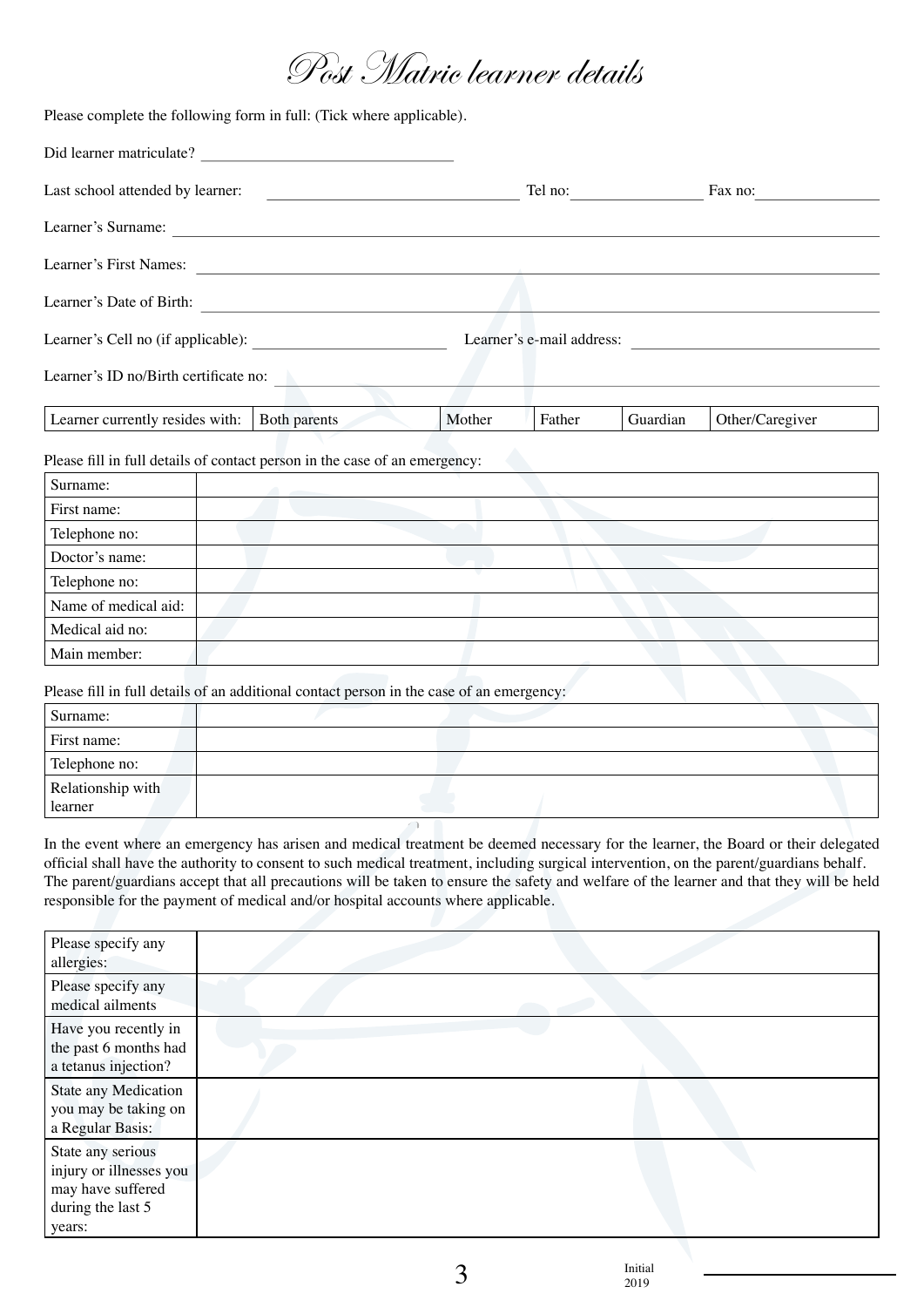Please tick:

| Gender        | Male      | Female    |            |          |         |        |         |
|---------------|-----------|-----------|------------|----------|---------|--------|---------|
| Ethnic group  | African   | Coloured  | Indian     | White    | Other   |        |         |
| Home language | Afrikaans | English   | IsiNdebele | IsiXhosa | IsiZulu | SePedi | SiSwati |
|               | SeTswana  | TshiVenda | XiTsonga   | SeSotho  | Other   |        |         |

Please don't forget the accompanying documents: The following documentation must accompany this application

- 1. Copy of Applicant's I.D.
- 2. Copy of Applicant's Guardian's I.D. if the Applicant is a Minor
- 3. Copy of Applicant's Passport if not an SA Citizen
- 4. Certified Copy of Matriculation Certificate or Equivalent Qualification or, copy of latest school report
- 5. Motivation letter
- 6. Reference Letter
- 7. Curriculum Vitae
- 8. 2 x Colour I.D. Photos
- 9. Copy of any certificates of achievement or attendance

10. References: Give details of at least 2 Referees (These may not be direct family members)

Riding Ability (circle the appropriate level):

- 1. Non Rider (never ridden)
- 2. Novice Rider (walk and trot)
- 3. Intermediate (established in walk, trot, canter, jump 60cm) once or twice a week
- 4. Competent Rider (Balanced in all Basic paces, jumps a course of 1m,able to perform some lateral movements eg Leg yield and shoulder in) rides two or three times a week
- 5. Advanced Rider (provide competitive background) rides three or four times a week, competes regularly in chosen discipline/s.

| Learner's: Weight | & Height: |
|-------------------|-----------|
|-------------------|-----------|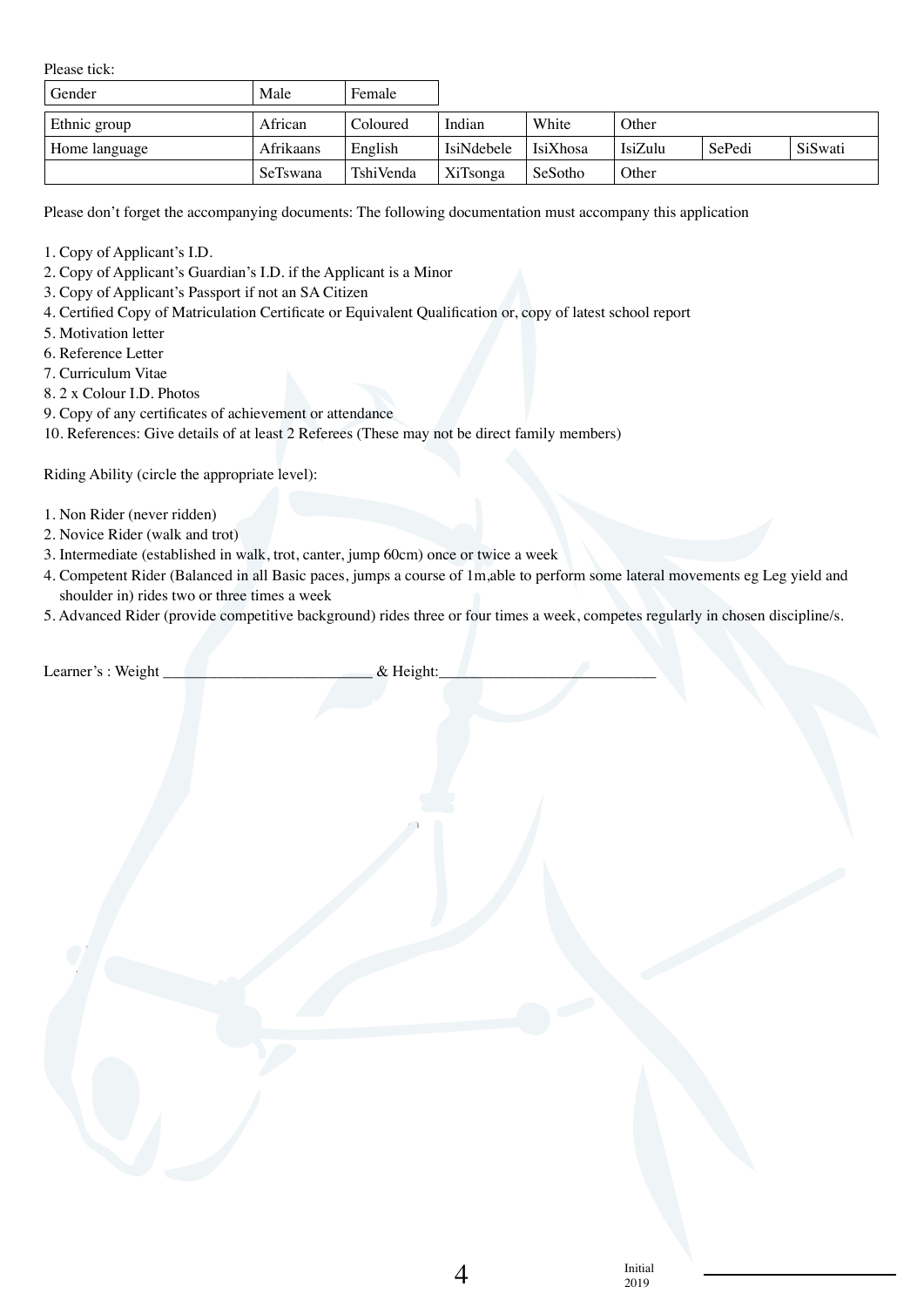Parent 1/Guardian – Information

Please fill in or tick the relevant boxes:

| <b>Marital Status:</b> | Married      | Remarried | Divorced     | Single          | Widowed       | Separated |
|------------------------|--------------|-----------|--------------|-----------------|---------------|-----------|
| Relationship:          | Legal parent | Guardian  | Grand parent | Step parent     | Foster parent | Other:    |
| Title:                 | Mr           | Mrs       | Miss         | Other:          |               |           |
| Surname:               |              |           |              |                 |               |           |
| Name:                  |              |           |              |                 |               |           |
| ID no:                 |              |           |              |                 |               |           |
| Home address:          |              |           |              | Postal address: |               |           |
|                        |              |           |              |                 |               |           |
|                        |              |           |              |                 |               |           |
| Home Telephone no:     |              |           |              |                 |               |           |
| Cell no:               |              |           |              |                 |               |           |
| Occupation:            |              |           |              |                 |               |           |
| Employer/Company name: |              |           |              |                 |               |           |
| Physical work address: |              |           |              |                 |               |           |
|                        |              |           |              |                 |               |           |
|                        |              |           |              |                 |               |           |
| Work telephone no:     |              |           |              |                 |               |           |
| E-mail address         |              |           |              |                 |               |           |

Signature Date

Parent 2/Guardian – Information

Please fill in or tick the relevant boxes:

| <b>Marital Status:</b> | Married      | Remarried | Divorced     | Single          | Widowed       | Separated |
|------------------------|--------------|-----------|--------------|-----------------|---------------|-----------|
| Relationship:          | Legal parent | Guardian  | Grand parent | Step parent     | Foster parent | Other:    |
| Title:                 | Mr           | Mrs       | <b>Miss</b>  | Other:          |               |           |
| Surname:               |              |           |              |                 |               |           |
| Name:                  |              |           |              |                 |               |           |
| ID no:                 |              |           |              |                 |               |           |
| Home address:          |              |           |              | Postal address: |               |           |
|                        |              |           |              |                 |               |           |
|                        |              |           |              |                 |               |           |
| Home Telephone no:     |              |           |              |                 |               |           |
| Cell no:               |              |           |              |                 |               |           |
| Occupation:            |              |           |              |                 |               |           |
| Employer/Company name: |              |           |              |                 |               |           |
| Physical work address: |              |           |              |                 |               |           |
|                        |              |           |              |                 |               |           |
|                        |              |           |              |                 |               |           |
| Work telephone no:     |              |           |              |                 |               |           |
| E-mail address         |              |           |              |                 |               |           |

Signature Date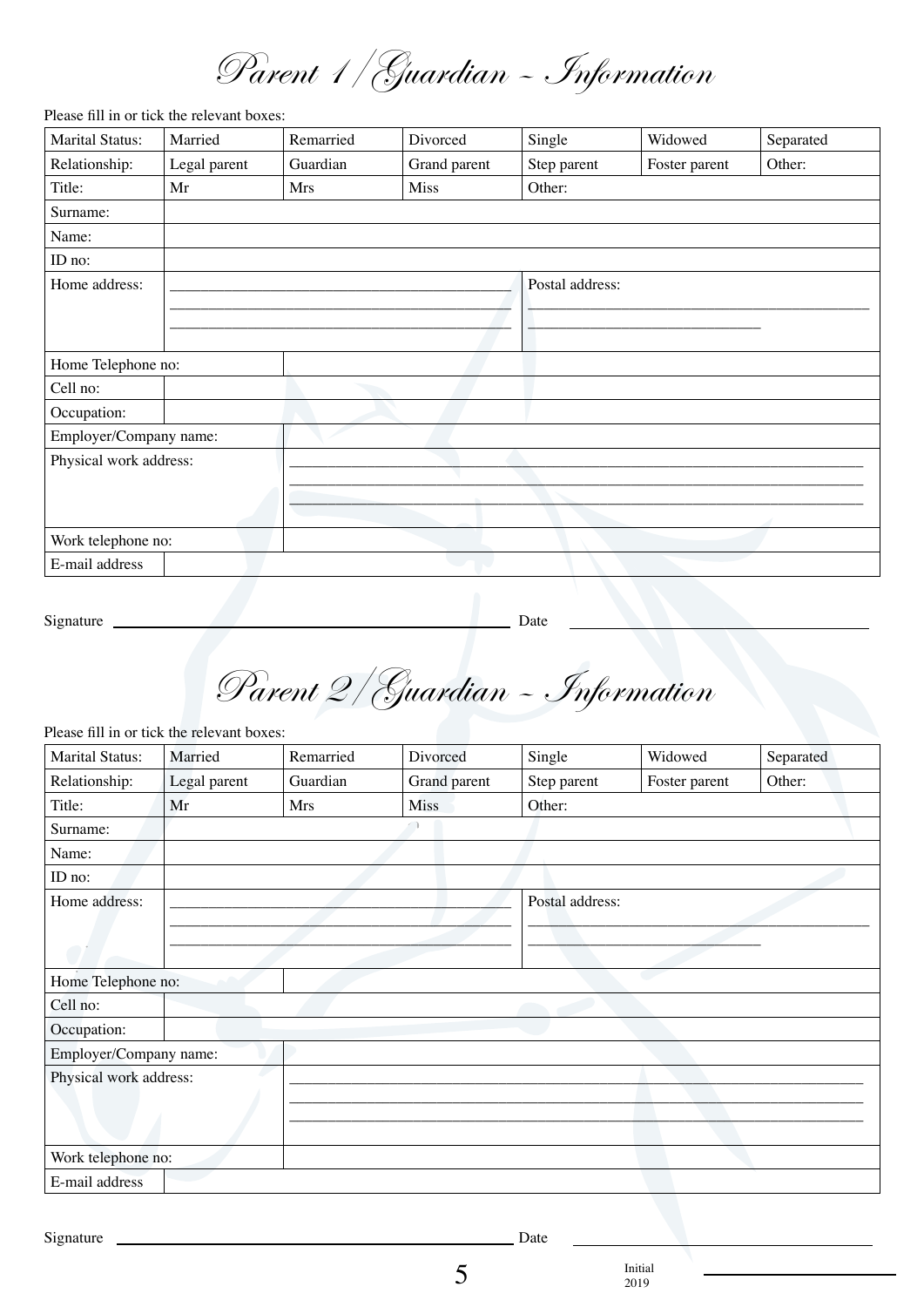| $\sim$                                                                |                                   |  |  |  |  |  |
|-----------------------------------------------------------------------|-----------------------------------|--|--|--|--|--|
| <b>Administration fees once off payment</b>                           |                                   |  |  |  |  |  |
| Application fee: (payable in cash upon test)                          | R500.00                           |  |  |  |  |  |
| Acceptance/registration fee: (payable upon acceptance) nonrefundable  | R5 000.00                         |  |  |  |  |  |
| Academic deposit: Refundable in December (payable upon acceptance)    | R5 000.00                         |  |  |  |  |  |
| Boarding deposit: Refundable in December (payable upon acceptance)    | R5 000.00                         |  |  |  |  |  |
| Day scholar fees:                                                     | <b>Monthly</b>                    |  |  |  |  |  |
| Post Matric - Equine studies                                          | R5 500.00 x 11 months             |  |  |  |  |  |
| Boarding weekly/term fees: optional                                   |                                   |  |  |  |  |  |
| Option $1 -$ sleeps 3 post matric's in same room                      | $R4100.00 \times 11$ months       |  |  |  |  |  |
| Option 2 - sleeps 2 post matric's in same room                        | R4 600.00 x 11 months             |  |  |  |  |  |
| Option 3 - private room in post matric's boarding house               | R5 650.00 x 11 months             |  |  |  |  |  |
| <b>Uniform and text book fees:</b>                                    |                                   |  |  |  |  |  |
| IEAE post matric uniform & text book pack:                            | R6 900.00                         |  |  |  |  |  |
| First Aid Level 1 Course (Indorsed by SA First Aid League.)           | R 980.00                          |  |  |  |  |  |
| Seminars per person. We may attend two or three such events in a term | R 350.00 - R 550.00               |  |  |  |  |  |
| Registration fees for EQASA -                                         | R 480.00                          |  |  |  |  |  |
| the year.                                                             |                                   |  |  |  |  |  |
| Stabling of own horse                                                 | R <sub>3</sub> 250.00 x 12 months |  |  |  |  |  |
| Full bait (see baiting contract for more details)                     | R3 450.00 x 11 months             |  |  |  |  |  |
|                                                                       |                                   |  |  |  |  |  |

Post Matric Fees 2010

**Post matric's are required to own a horse or full bait a horse throughout the academic year (11 months)**

**Fees paid annually in advance will qualify for an approximate 7.5% discount.**

## **CONDITIONS OF PAYMENT OF NONREFUNDABLE ENROLMENT & COURSE FEES**

**Application fee of R5,000.00 is payable once learner has been accepted onto the course and is confirmed by receipt of an acceptance letter. This application fee is nonrefundable & guarantees a place on the course for the new course year intake. For the purpose of this document and the course fee plan, this nonrefundable enrolment fee is deemed separate from the course fees which are payable as set out below.**

**Due to the nature of the course, the core subjects of all the modules are linked and are taught from the course commencement. Therefore, once the course has commenced, in the event of the learner not completing the course, for whatever reason the full course fee is payable by the parent/guardian/learner (ie the person responsible for payment).**

**By the signing of the enrolment page all parties agree to this stipulation and all conditions as is written in this communication document.**

Signature: Father Signature: Mother Signature: Learner IEAE Representative Date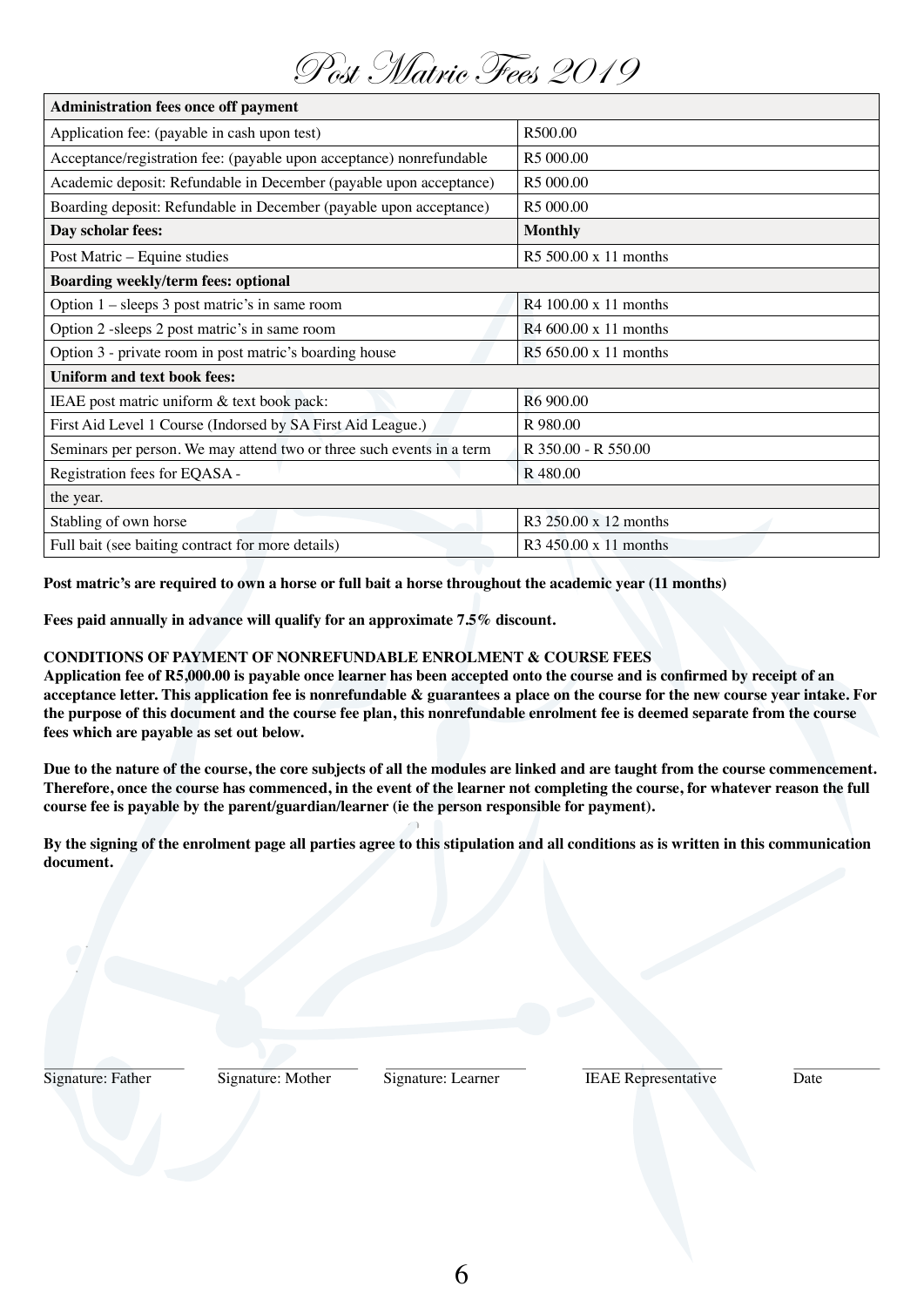Fees agreement terms and conditions

- 1. Tuition fees exclude certain exam fees and text books are additional to fees.
- 2. The IEA Elite may conduct a credit enquiry and/or credit information search about the parties with a credit information bureau, persons acting as their agents and/or credit grantors.
- 3. Monthly tuition fees are paid in 11 equal payments on the 1st day of each month until/including 1st November.
- 4. The academic and boarding fee deposit are refundable and will be refunded in full, interest free will be paid in December only provided correct termination of this contract has been followed, that one terms notice has been given and there are no outstanding fees.
- 5. The acceptance fee is NONREFUNDABLE and will be used towards the development of The IEA Elite.
- 6. The IEA Elite reserves the right to restrict admission of any learner in respect of whom monies to the academy are outstanding.
- 7. The IEA Elite reserves the right to withhold learner academic reports and exam results whose accounts are not paid up at the end of the tuition terms.
- 8. The IEA Elite reserves the right to restrict a learner from writing the examinations whose exam fees and tuition accounts are not paid in full.
- 9. A one term notice in writing, is required when withdrawing a learner from The IEA Elite. A one terms notice will be charged to accounts on immediate withdrawal. Furthermore, to return any books and/or equipment belonging to the academy which the learner has in their possession.
- 10. A 7.5% discount will be applied for annual payments paid on or before the 7th January each year. **Fees paid termly in advance receive a 3.5% discount.** Refunds will be given should there be termination of this agreement subject to a 10% fee being levied on the amount available for refund over the remaining 11 month period of the year in which the advance payment was made.
- 11. All payments received will be applied firstly to the reduction of interest, legal fees and fees in lieu of notice, sundry charges and arrears applicable and then to the reduction of current tuition fees.
- 12. In the case of a parent, guardian, or person responsible for the payment of fees being sequestrated and there are arrear fees, the learner's attendance at the tutor centre will be immediately suspended. The learner's continued attendance will be subject to all fees being paid in advance.
- 13. Sundry charges will be charged: for outings, enrichment & cultural lessons, and certain activities where outside facilitators are paid to do presentations, etc.
- 14. Although The Board will always endeavour not to increase tuition fees during the year, it reserves the right to do so if circumstances require it. A 10% increase in fees can reasonably be expected each year to provide for inflation and other costs.
- 15. A late payment charge will be levied at the rate of 15% on all accounts not settled by due date being the 1st of each month. Annual fees not paid in full by the 7th January and monthly fees not paid by the 1st day of each month will be regarded as overdue.
- 16. Non payment of account shall entitle The Board to cancel the enrolment of the learner forthwith. Should a debit order be returned by the bank, a surcharge of R250.00 will apply.
- 17. All bank charges for cash deposits will be for the debtors account. We encourage parents to pay for tuition fees via EFT.
- 18. The Board may in their sole discretion, grant refunds and make changes or adjustments to fees and other charges. A one month written notice shall be given.
- 19. The Board is then entitled to instruct the academy's attorneys to attend to the collection of outstanding accounts and both parents (whether natural, adoptive or foster parents) shall be jointly and severally liable for the payment of all costs incurred, on the scale as between attorney and own client, including collection fees.
- 20. Signature by the applicant/parents/guardian/caregiver of these terms and conditions shall be deemed to be an acknowledgement that the signatory has read, understood and agreed to the terms and conditions regarding the payment of the annual tuition fees for each respective academic year.
- 21. This commitment in its entirety will be valid from the date on which it is signed by the parent/guardian to the date on which the learner officially leaves the academy.

I/We undertake to adhere to the terms and conditions of the fee agreement.

2019

 $7 \over 2019$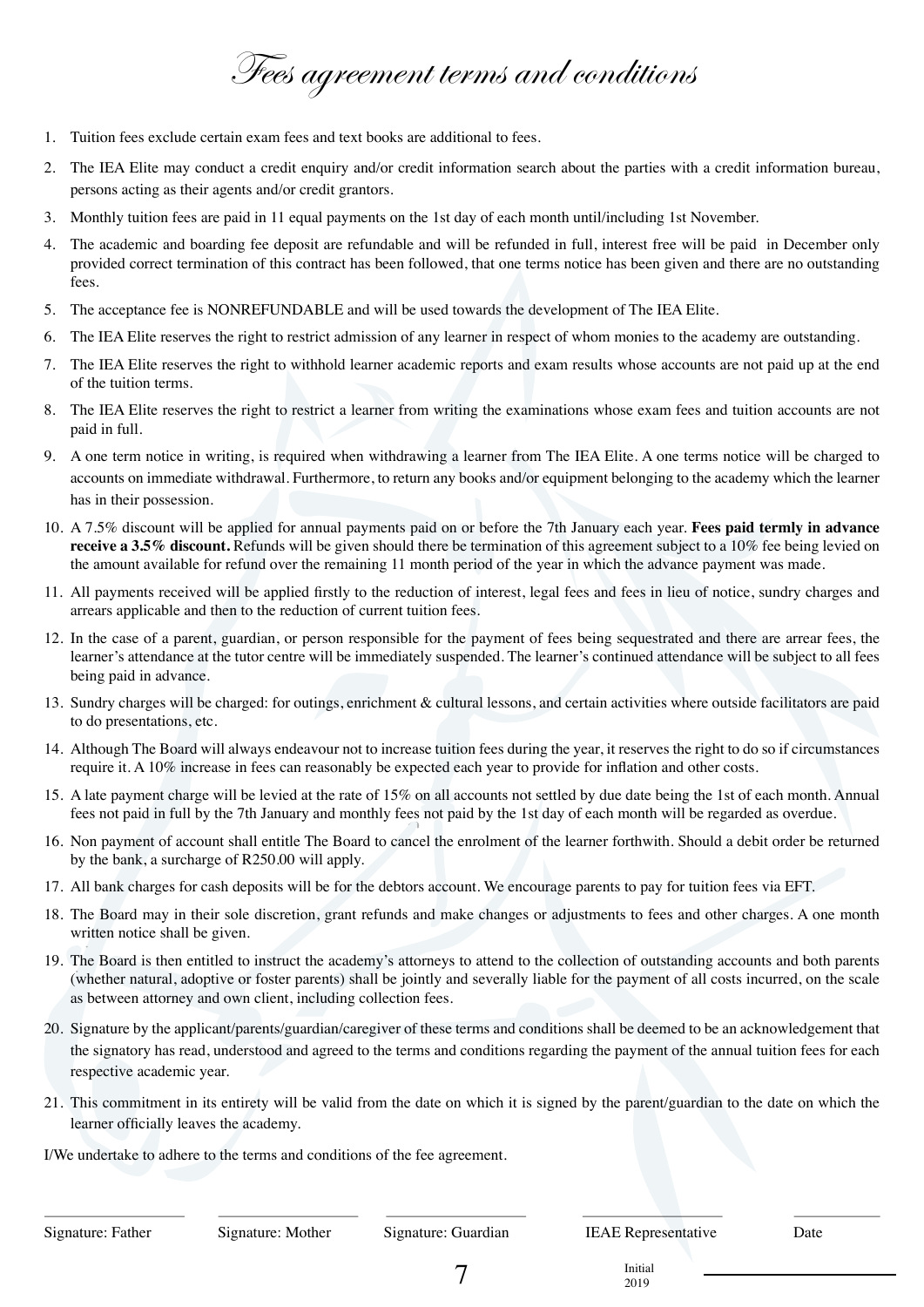Undertaking by parents/guardian/caregiver

- 1. I/We hereby apply to have the child whose name appears on this form registered as a learner at  $\mathcal{H}_e$  Immaculate Equestrian Academy *Clite* and confirm that he/she complies with the basic criteria.
- 2. I/We undertake to adhere to the academy rules and disciplinary code and to the various alterations in the rules and disciplinary code that may be made from time to time.
- 3. I/We understand and confirm that the Board of the academy or any person duly authorized, will act in *loco parentis* in any matter and at any time during which my/our child is entrusted to the care of the academy.
- 4. I/We understand that while every reasonable effort will be made to prevent loss or damage to learners clothing and equipment, the academy will not be held liable.
- 5. I/We undertake to reimburse the academy for any damage to property that may be caused by my/our child.
- 6. I/We agree that he/she will attend tuition regularly and will only be absent for medical reasons. I/We undertake to inform the secretary of our child's/children's absence from the academy. Parents/guardians declare that they are prepared to produce a doctor's certificate if and when required.
- 7. I/We understand that the academy reserves the right to verify all information supplied to it via this application.
- 8. I/We accept the responsibility of the learner's transport to and from the academy.
- 9. I/We undertake to support the academy's constitution, as defined and implemented by the Board.
- 10. I/We undertake to inform the admin office in writing of any change of address and/or information completed on this application.
- 11. This commitment in its entirety will be valid from the day on which it is signed by the parents/guardians until such day on which the learner officially leaves the academy.

 $\mathcal{F}_t$  Immaculate Equestrian Academy  $\mathcal{F}_{tte}$  reserves the right to suspend a learner or terminate the registration of a learner at the discretion of the Board.

## DECLARATION

I\We hereby declare that the information which I/we have recorded in this form is true and correct and by my signature below, I give the Board and his/her designate, permission to check and confirm any of the details listed by me. I understand that should any of the information supplied by me, be found to be false, legal action may be taken against me.

I\We further declare that I/we are the parent/legal guardian of the child and thus entitled to sign this document, and shall be bound hereto both as parent/guardian, and in my personal capacity.

Parent 1/Guardian (print name) Signature Date Parent 2/Guardian (print name) Signature Signature Date

 $8 \longrightarrow 2019$ 

2019